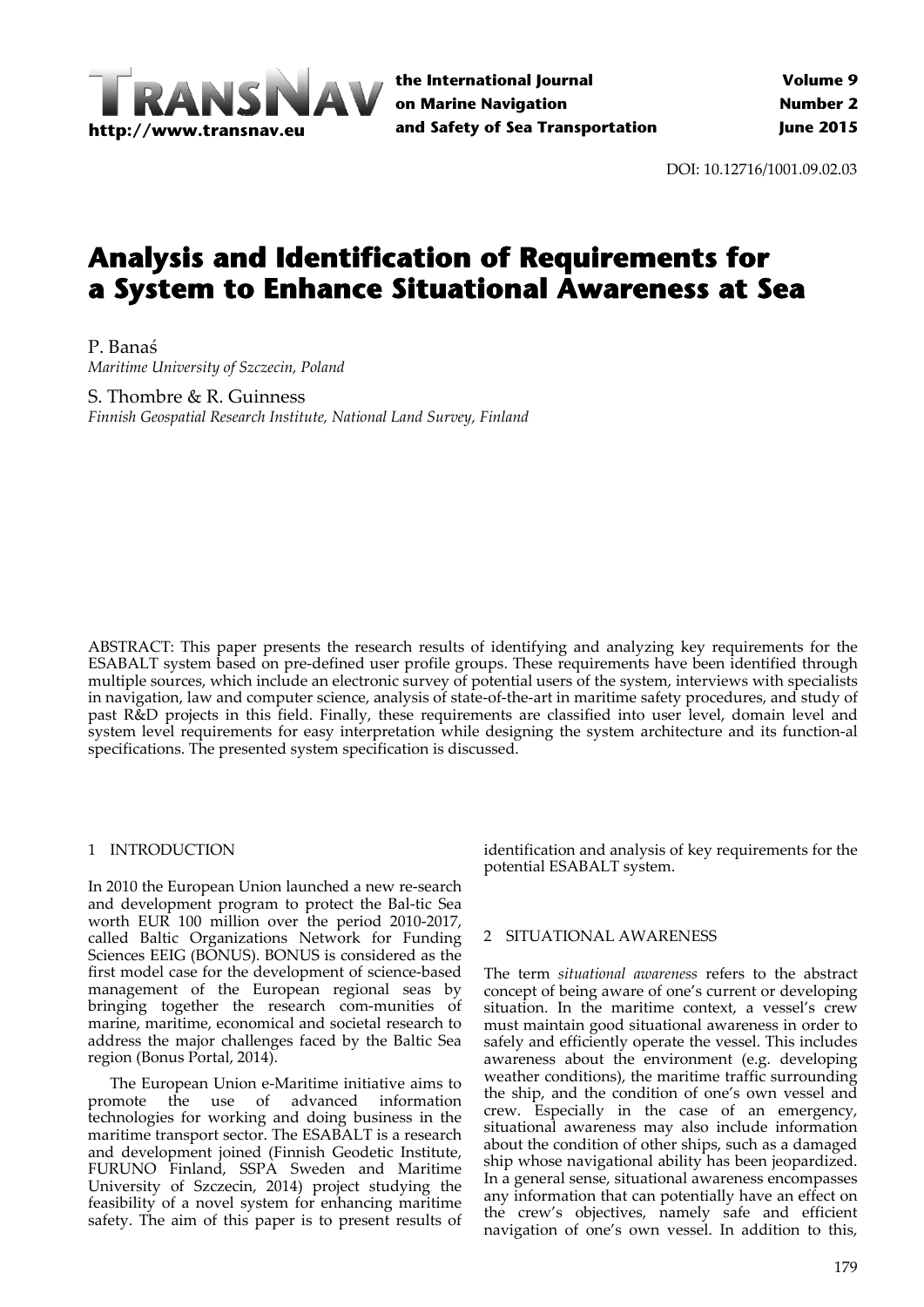situational awareness is an important concept for Vessel Traffic Services (VTS) and Search and Rescue (SAR) centers, who must maintain good situational awareness in order to fulfill their missions.

ESABALT aims to increase the safety of all vessels operating in the Baltic Sea by providing tools and services which enhance situational awareness. This is achieved using the latest technological advances in sensing, positioning, e‐Navigation, Earth observation systems, and multi-channel cooperative communications. In addition, ESABALT aims to facilitate crowdsourcing of relevant information from a multitude of users. That is, by reporting information to a central repository, all end‐users will be able to achieve a greater level of situational awareness than they would by acting independently. A guiding tenet of the ESABALT concept is that all maritime users in the Baltic Sea can operate more safely by collaboratively building and maintaining situational awareness.

According to a web‐based survey conducted by the ESABALT project, the vast majority of maritime actors are already familiar with the concept of situational awareness (84.9% of respondents to the survey). Furthermore, maritime actors consider situational awareness to be an important factor in maintaining safe maritime operations. The average rating of the importance of situational awareness was 4.4 on a scale of one to five with five being the highest level of importance. These initial results suggest that systems capable of enhancing situational awareness at sea would have a strong possibility to improve overall safety of maritime operations.

At the same time, however, it was noted in the survey results that a new system introduced to the maritime operating environment should not require significant additional interaction or sustained attention of the crew. Traditional methods of situational awareness include monitoring the situation by visual means or through established electronic means (radar, AIS). Thus, an additional system introduced by ESABALT should not detract from the time available for the crew to monitor the situation using these traditional methods. In particular, any new system should exhibit a high level of autonomy and, if possible, it should be integrated into existing systems.

# 3 REQUIREMENTS IDENTIFICATION

The identification of key requirements for the system was divided into following steps:

- 
- 1 identification of stakeholders,<br>2 identification of potential syst identification of potential system users and groups of potential users,
- 3 preparation and conduct the survey for potential users to provide user requirements,
- 4 interviews with specialists in navigation, law and computer science to provide system and domain requirements,
- 5 analysis of ESABALT project assumptions and output of previous stages of the project,
- 6 review of maritime safety approaches and analysis of different R&D projects in the field of maritime

safety, navigation, communication and situational awareness.

The steps 1, 2 and 6 are presented in different papers.

## 3.1 *User requirements*

In the case of ESABALT project, the list of user requirements specifies the expectations of potential users of the potential system. To find them, the electronic survey in the form of web‐based questionnaires was prepared. The survey contained 38 questions focusing on the issues of maritime safety, situational awareness, crowdsourcing and preferences in IT solutions such as user interface and integration with other on‐board systems. The answers for example question are presented in table 1.

Table 1. The answers to example question: "What kind of difficulty in the work due to the following characteristics of previously used systems are the most important?".

| Item                                         |     | Score <sup>1</sup> Overall<br>Rank |
|----------------------------------------------|-----|------------------------------------|
| interface much different from interfaces     | 291 | 1                                  |
| in use                                       |     |                                    |
| excessive quantity of information            | 229 | 2                                  |
| the complexity of the information            | 209 | 3                                  |
| provided by the system                       |     |                                    |
| lack of manual                               | 209 | 4                                  |
| inability to adapt systems to personal needs | 193 | 5                                  |
| obligatory registration/login in the system  | 189 | 6                                  |
| lack of system help                          | 187 | 7                                  |
| on-line work only                            | 175 | 8                                  |
| delays in the system                         | 172 | 9                                  |

<sup>1</sup> Score is a weighted calculation. Items ranked first are valued higher than the following ranks, the score is the sum of all weighted rank counts.

There was 83 responses and 52 of them were complete. The analysis of the survey's output combined with the results of previous stages of the project and interviews with experts gave the list of 28 user requirements. The examples of defined user requirements are presented in table 2.

Table 2. The examples of user requirement got from the web survey. \_\_\_\_\_\_\_\_\_\_\_\_\_\_\_\_\_\_\_\_\_\_\_\_\_\_\_\_\_\_\_\_\_\_\_\_\_\_\_\_\_\_\_\_\_\_\_

| No. User requirements                                                                                                                                                                                           |
|-----------------------------------------------------------------------------------------------------------------------------------------------------------------------------------------------------------------|
| The user interface and working manner of the system<br>should meet the standards for navigational<br>information systems (ex. ECDIS, ARPA, AIS).                                                                |
| The user interface should be as simple as possible in<br>order to prevent information overload - only the basic<br>information should be presented, detailed information<br>should be available on demand only. |

## 3.2 *System requirements*

Designing any IT or ITC system there should be determined its architecture and functionality as well as its requirements for hardware and software. These information is placed in a list of system requirements.

In the case of ESABALT project, its assumptions, outcome of previous stages, results of R&D projects and existing systems analysis and interviews with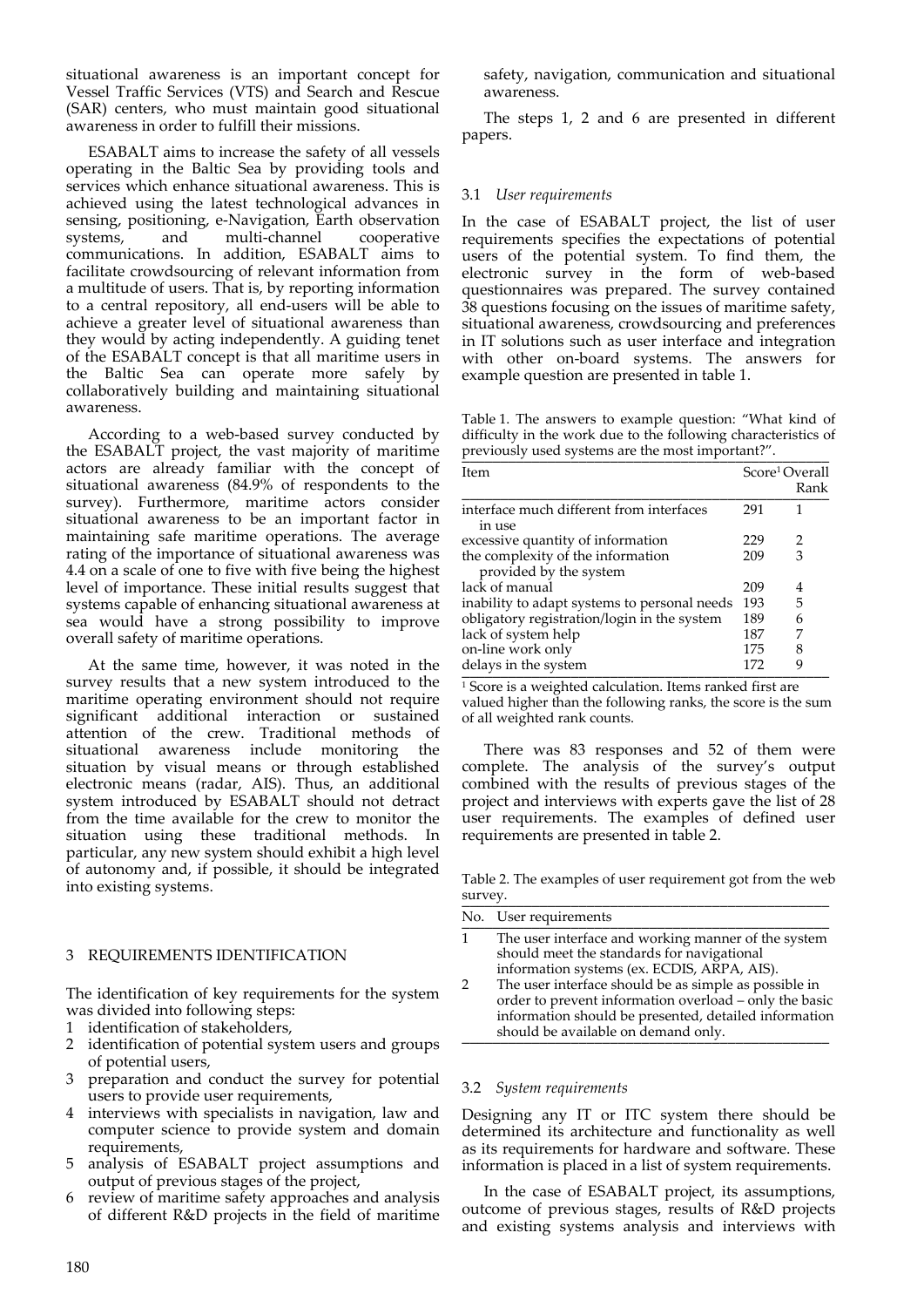experts were used. The list of 53 system requirements was formulated. Some of them are presented in table 3.

Table 3. The examples of system requirement got from the interviews with experts.

| No. System requirements                                                        |
|--------------------------------------------------------------------------------|
| The system should provide continuous access to data<br>residing on the server. |

- 2 Information transmitted in the system should be made available to users immediately after their introduction/approval.
- 3 Information should be certified with use of digital signatures associated to individual users (account).
- 4 The transmission of information should be encrypted.

#### 3.3 *Domain driven requirements*

As every specialized system, the potential ESABALT solution should meet the requirements in the specific field. These so called domain driven requirements are specified in the documents relating to the maritime field (such as IMO or IHO norms) but also arise from less formal rules and customs. The interviews with experts in navigation gave the set of such domain driven requirements. The example of domain driven requirements are presented in table 4.

Table 4. The examples of system requirement got from the interviews with experts.

|   | No. Domain driven requirements                                                                                                                                                                                                                                                                                |  |
|---|---------------------------------------------------------------------------------------------------------------------------------------------------------------------------------------------------------------------------------------------------------------------------------------------------------------|--|
|   | The system shall fulfill as many as possible.<br>requirements listed in IEC 60945 norm: Navigation<br>and marine radio communication equipment and                                                                                                                                                            |  |
|   | systems - general requirements,<br>The system shall fulfill as many as possible                                                                                                                                                                                                                               |  |
|   | requirements listed in IEC 60936 norm: Guidance of<br>for using AIS information display on radar screen,                                                                                                                                                                                                      |  |
| З | The system shall fulfill as many as possible<br>requirements listed in IEC 62288 norm: Navigation<br>and marine radiocommunications equipment and<br>systems - Presentation of navigation-related<br>information on shipboard displays - requirements for<br>handling and operation, methods and performance. |  |

#### 4 REQUIREMENTS ANALYSIS

On the basis of identified user, system and domain requirements functional and nonfunctional system requirements are specified. Functional requirements define the expected functionality of a system and its components whereas non-functional requirements specify criteria that can be used to judge the operation of a system, rather than to specify system behavior.

To simplify the process of system requirement analysis and assessment, the lists of functional and non‐functional requirements are integrated and reordered focusing on system analysis, design, implementation and testing. The identification of the significance of particular requirements from the user point of view is done. This allows the determination of the requirements hierarchy. On this basis key requirements are specified. The key requirements represent the core of the system and facilitate the development of the system architecture. The

summarized list of final system requirements is shown in Table 5.

|  |  | Table 5. The examples of final requirement for the      |  |
|--|--|---------------------------------------------------------|--|
|  |  | ESABALT system to enhance situational awareness at sea. |  |

| Module                         | Domain driven requirements                                                                                                                                                                                                                                                                                                                                                                                                                                                |
|--------------------------------|---------------------------------------------------------------------------------------------------------------------------------------------------------------------------------------------------------------------------------------------------------------------------------------------------------------------------------------------------------------------------------------------------------------------------------------------------------------------------|
| Access to the<br>system        | Authorized users in the Baltic Sea region<br>can be assigned to one or more categories<br>which define the access rights to enter<br>and/or read specified types of information.                                                                                                                                                                                                                                                                                          |
| Information<br>in the system   | The system should have at least the<br>following categories of information:<br>- weather information,<br>- navigational information,<br>- navigational warnings,<br>- traffic information,<br>- detailed information about the nearest<br>vessels.                                                                                                                                                                                                                        |
| Computations<br>and Algorithms | The system should have the capability to<br>propose solutions to a present navigational<br>situation based on historical data of<br>hazards, risk assessment, and prior<br>working solutions.                                                                                                                                                                                                                                                                             |
| User interface                 | The user interface and working manner of<br>the system should meet the standards for<br>navigational information systems (ex.<br>ECDIS, ARPA, AIS). Also, the presentation<br>of information should comply with<br>navigational standards and guidelines<br>The user interface should be as simple as<br>possible in order to prevent information<br>overload - only the basic information<br>should be presented, detailed information<br>should be available on demand. |
| Data<br>transmission           | Information should be certified with use of<br>digital signatures associated to individual<br>users (account).<br>The transmission of information should be<br>encrypted to maintain integrity.                                                                                                                                                                                                                                                                           |
| Client module                  | The ESABALT terminal should be a<br>software program installed on a computer<br>or an application within a mobile device.<br>The system should also be available using<br>a thin client (accessible via web browser).                                                                                                                                                                                                                                                     |
| Norms and<br>standards         | The system shall be aligned with:<br>$-$ (IEC 60945)<br>- (IEC 62388)<br>$-$ (IEC 62288)                                                                                                                                                                                                                                                                                                                                                                                  |
| Other technical<br>guidelines  | ESABALT should complement and not<br>compete with the existing ship systems.<br>The system should display Virtual Aids to<br>Navigation.<br>A user manual and context help should be<br>developed.                                                                                                                                                                                                                                                                        |

The full list of system requirements provide guidelines for next stages of system design. The results of web survey gave the opinion of potential users. The analysis of existing systems and R&D projects gave the overview of the solutions used in maritime systems. The of domain driven requirements showed the law guidelines that the projected system should fulfil. And finally, the interview with specialists in navigation and computer science gave the requirements for internal system architecture.